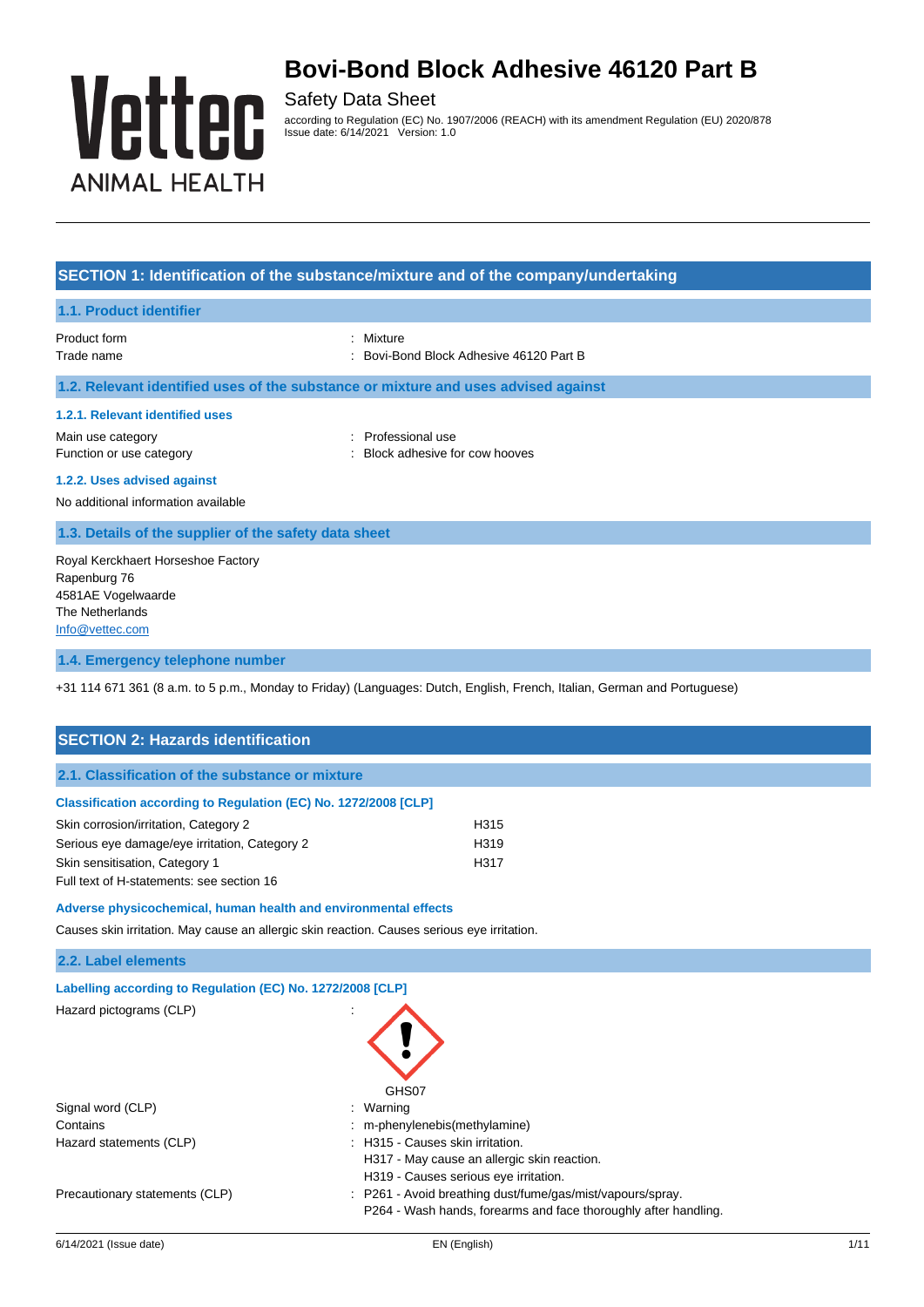## Safety Data Sheet

according to Regulation (EC) No. 1907/2006 (REACH) with its amendment Regulation (EU) 2020/878

P280 - Wear protective gloves/protective clothing/eye protection/face protection. P333+P313 - If skin irritation or rash occurs: Get medical advice/attention. P337+P313 - If eye irritation persists: Get medical advice/attention. P362+P364 - Take off contaminated clothing and wash it before reuse.

#### **2.3. Other hazards**

This substance/mixture does not meet the PBT criteria of REACH regulation, annex XIII This substance/mixture does not meet the vPvB criteria of REACH regulation, annex XIII

The mixture does not contain substance(s) included in the list established in accordance with Article 59(1) of REACH for having endocrine disrupting properties, or is not identified as having endocrine disrupting properties in accordance with the criteria set out in Commission Delegated Regulation (EU) 2017/2100 or Commission Regulation (EU) 2018/605

## **SECTION 3: Composition/information on ingredients**

### **3.1. Substances**

#### Not applicable

#### **3.2. Mixtures**

| <b>Name</b>                                                | <b>Product identifier</b>                                           | $\frac{9}{6}$ | <b>Classification according to</b><br><b>Regulation (EC) No. 1272/2008</b><br><b>[CLP]</b>                                                                                                                                    |
|------------------------------------------------------------|---------------------------------------------------------------------|---------------|-------------------------------------------------------------------------------------------------------------------------------------------------------------------------------------------------------------------------------|
| 2-Propanol, 1,1',1",1"'-(1,2-ethanediyldinitrilo)tetrakis- | CAS-No.: 102-60-3<br>EC-No.: 203-041-4<br>REACH no.: Not available  | $15 - 20$     | Eye Irrit. 2, H319                                                                                                                                                                                                            |
| m-phenylenebis(methylamine)                                | CAS-No.: 1477-55-0<br>EC-No.: 216-032-5<br>REACH no.: Not available | $1 - 3$       | Acute Tox. 4 (Oral), H302 (ATE=980<br>mg/kg bodyweight)<br>Acute Tox. 4 (Inhalation), H332<br>$(ATE=1,34 mg/l)$<br>Skin Corr. 1B, H314<br>Eye Dam. 1, H318<br>Skin Sens. 1B, H317<br>Aquatic Chronic 3, H412<br><b>EUH071</b> |

Full text of H- and EUH-statements: see section 16

| <b>SECTION 4: First aid measures</b>                                      |                                                                                                                                                                                     |
|---------------------------------------------------------------------------|-------------------------------------------------------------------------------------------------------------------------------------------------------------------------------------|
| 4.1. Description of first aid measures                                    |                                                                                                                                                                                     |
| First-aid measures after inhalation                                       | : Remove person to fresh air and keep comfortable for breathing.                                                                                                                    |
| First-aid measures after skin contact                                     | : Wash skin with plenty of water. Take off contaminated clothing. If skin irritation or rash<br>occurs: Get medical advice/attention.                                               |
| First-aid measures after eye contact                                      | : Rinse cautiously with water for several minutes. Remove contact lenses, if present and easy<br>to do. Continue rinsing. If eye irritation persists: Get medical advice/attention. |
| First-aid measures after ingestion                                        | : Do not induce vomiting. Call a poison center or a doctor if you feel unwell.                                                                                                      |
| 4.2. Most important symptoms and effects, both acute and delayed          |                                                                                                                                                                                     |
| Symptoms/effects after skin contact<br>Symptoms/effects after eye contact | : May cause an allergic skin reaction.<br>: Eve irritation.                                                                                                                         |
|                                                                           |                                                                                                                                                                                     |

#### **4.3. Indication of any immediate medical attention and special treatment needed**

Treat symptomatically.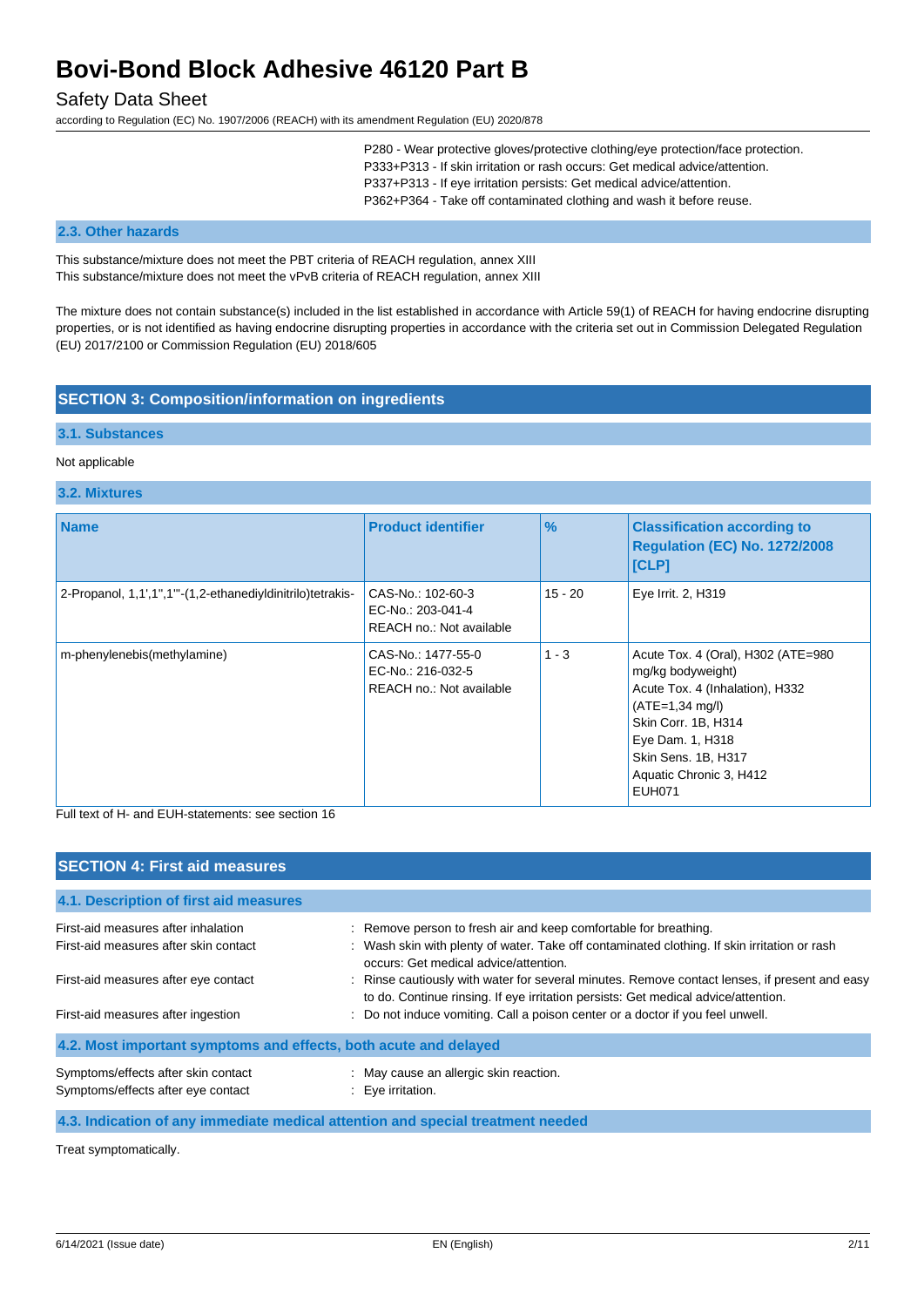# Safety Data Sheet

according to Regulation (EC) No. 1907/2006 (REACH) with its amendment Regulation (EU) 2020/878

| <b>SECTION 5: Firefighting measures</b>                    |                                                                                                                                             |  |  |
|------------------------------------------------------------|---------------------------------------------------------------------------------------------------------------------------------------------|--|--|
| 5.1. Extinguishing media                                   |                                                                                                                                             |  |  |
| Suitable extinguishing media                               | : Water spray. Dry powder. Foam. Carbon dioxide.                                                                                            |  |  |
| 5.2. Special hazards arising from the substance or mixture |                                                                                                                                             |  |  |
| Hazardous decomposition products in case of fire           | : On combustion, forms: carbon oxides (CO and CO2). Nitrogen oxides. Aldehydes.                                                             |  |  |
| 5.3. Advice for firefighters                               |                                                                                                                                             |  |  |
| Protective equipment for firefighters                      | : Do not attempt to take action without suitable protective equipment. Self-contained<br>breathing apparatus. Complete protective clothing. |  |  |

| <b>SECTION 6: Accidental release measures</b>                            |                                                                                                                                                                |
|--------------------------------------------------------------------------|----------------------------------------------------------------------------------------------------------------------------------------------------------------|
| 6.1. Personal precautions, protective equipment and emergency procedures |                                                                                                                                                                |
| 6.1.1. For non-emergency personnel                                       |                                                                                                                                                                |
| Emergency procedures                                                     | : Ventilate spillage area. Avoid contact with skin and eyes. Avoid breathing<br>dust/fume/gas/mist/vapours/spray.                                              |
| 6.1.2. For emergency responders                                          |                                                                                                                                                                |
| Protective equipment                                                     | : Do not attempt to take action without suitable protective equipment. For further information<br>refer to section 8: "Exposure controls/personal protection". |
| <b>6.2. Environmental precautions</b>                                    |                                                                                                                                                                |
| Avoid release to the environment.                                        |                                                                                                                                                                |
| 6.3. Methods and material for containment and cleaning up                |                                                                                                                                                                |
| Methods for cleaning up<br>Other information                             | Take up liquid spill into absorbent material.<br>Dispose of materials or solid residues at an authorized site.                                                 |

**6.4. Reference to other sections**

For further information refer to section 13.

| <b>SECTION 7: Handling and storage</b>                            |                                                                                                                                                                                                                           |
|-------------------------------------------------------------------|---------------------------------------------------------------------------------------------------------------------------------------------------------------------------------------------------------------------------|
| 7.1. Precautions for safe handling                                |                                                                                                                                                                                                                           |
| Precautions for safe handling                                     | : Ensure good ventilation of the work station. Avoid contact with skin and eyes. Wear<br>personal protective equipment. Avoid breathing dust/fume/gas/mist/vapours/spray.                                                 |
| Hygiene measures                                                  | : Wash contaminated clothing before reuse. Contaminated work clothing should not be<br>allowed out of the workplace. Do not eat, drink or smoke when using this product. Always<br>wash hands after handling the product. |
| 7.2. Conditions for safe storage, including any incompatibilities |                                                                                                                                                                                                                           |
| Storage conditions                                                | : Store away from strong oxidizers, strong bases, strong acids. Store in a well-ventilated<br>place. Keep cool.                                                                                                           |

**7.3. Specific end use(s)**

No additional information available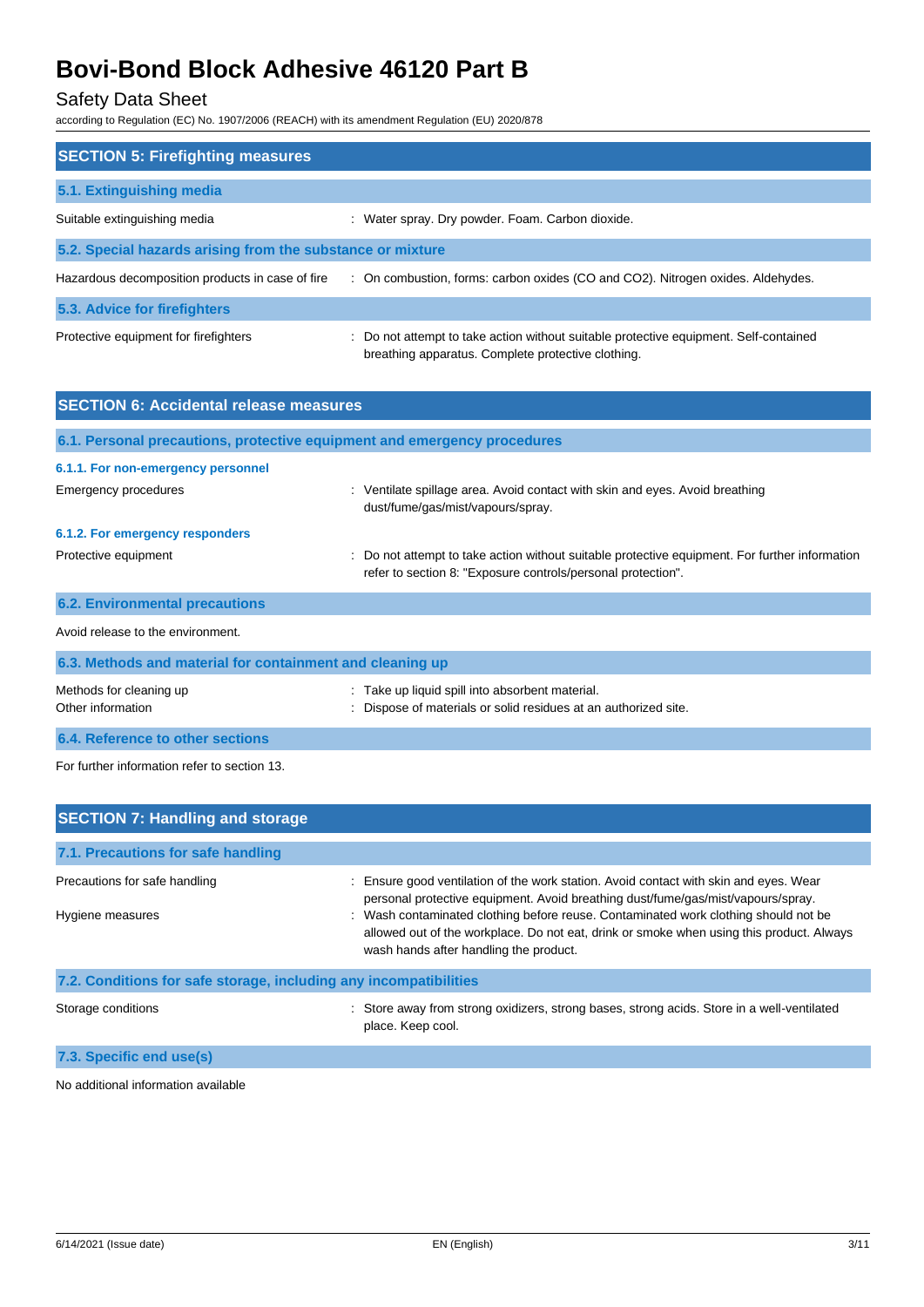# Safety Data Sheet

according to Regulation (EC) No. 1907/2006 (REACH) with its amendment Regulation (EU) 2020/878

## **SECTION 8: Exposure controls/personal protection**

## **8.1. Control parameters**

### **8.1.1. National occupational exposure and biological limit values**

| m-phenylenebis(methylamine) (1477-55-0)       |                                                                                                                                                                                                                                                                                                                                                                                                                                                                                                                                                                                                                                                                                                                                                                                                                                                                                                                                                                                                                                                                                                                                                                                                                                                                                                                                                                                                                                                                                                       |
|-----------------------------------------------|-------------------------------------------------------------------------------------------------------------------------------------------------------------------------------------------------------------------------------------------------------------------------------------------------------------------------------------------------------------------------------------------------------------------------------------------------------------------------------------------------------------------------------------------------------------------------------------------------------------------------------------------------------------------------------------------------------------------------------------------------------------------------------------------------------------------------------------------------------------------------------------------------------------------------------------------------------------------------------------------------------------------------------------------------------------------------------------------------------------------------------------------------------------------------------------------------------------------------------------------------------------------------------------------------------------------------------------------------------------------------------------------------------------------------------------------------------------------------------------------------------|
| <b>Belgium - Occupational Exposure Limits</b> |                                                                                                                                                                                                                                                                                                                                                                                                                                                                                                                                                                                                                                                                                                                                                                                                                                                                                                                                                                                                                                                                                                                                                                                                                                                                                                                                                                                                                                                                                                       |
| Local name                                    | m-Xylène $\alpha$ , $\alpha$ '-diamine # m-Xyleen $\alpha$ , $\alpha$ '-diamine                                                                                                                                                                                                                                                                                                                                                                                                                                                                                                                                                                                                                                                                                                                                                                                                                                                                                                                                                                                                                                                                                                                                                                                                                                                                                                                                                                                                                       |
| <b>OEL STEL</b>                               | $0.1$ mg/m <sup>3</sup>                                                                                                                                                                                                                                                                                                                                                                                                                                                                                                                                                                                                                                                                                                                                                                                                                                                                                                                                                                                                                                                                                                                                                                                                                                                                                                                                                                                                                                                                               |
| Remark (BE)                                   | D: la mention "D" signifie que la résorption de l'agent, via la peau, les muqueuses ou les<br>yeux, constitue une partie importante de l'exposition totale. Cette résorption peut se faire<br>tant par contact direct que par présence de l'agent dans l'air, M: la mention "M" indique<br>que lors d'une exposition supérieure à la valeur limite, des irritations apparaissent ou un<br>danger d'intoxication aiguë existe. Le procédé de travail doit être conçu de telle façon que<br>l'exposition ne dépasse jamais la valeur limite. Lors des mesurages, la période<br>d'échantillonnage doit être aussi courte que possible afin de pouvoir effectuer des<br>mesurages fiables. Le résultat des mesurages est calculé en fonction de la période<br>d'échantillonnage. # D: de vermelding "D" betekent dat de opname van het agens via de<br>huid, de slijmvliezen of de ogen een belangrijk deel van de totale blootstelling vormt. Deze<br>opname kan het gevolg zijn van zowel direct contact als zijn aanwezigheid in de lucht, M:<br>de vermelding "M" duidt aan dat bij de blootstelling boven de grenswaarde irritatie optreedt<br>of er gevaar bestaat voor acute vergiftiging. Het werkprocédé moet zo zijn ontworpen dat<br>de blootstelling de grenswaarde nooit overschrijdt. Bij een controle geldt dat de<br>bemonsterde periode zo kort mogelijk moet zijn om een betrouwbare meting te kunnen<br>verrichten. Het meetresultaat wordt dan gerelateerd aan de beschouwde periode. |
| Regulatory reference                          | Koninklijk besluit/Arrêté royal 19/11/2020                                                                                                                                                                                                                                                                                                                                                                                                                                                                                                                                                                                                                                                                                                                                                                                                                                                                                                                                                                                                                                                                                                                                                                                                                                                                                                                                                                                                                                                            |
| <b>Denmark - Occupational Exposure Limits</b> |                                                                                                                                                                                                                                                                                                                                                                                                                                                                                                                                                                                                                                                                                                                                                                                                                                                                                                                                                                                                                                                                                                                                                                                                                                                                                                                                                                                                                                                                                                       |
| Local name                                    | m-Xylen- $\alpha$ , $\alpha$ '-diamin ( $\alpha$ , $\alpha$ '-Diamino-1,3-dimethylbenzen)                                                                                                                                                                                                                                                                                                                                                                                                                                                                                                                                                                                                                                                                                                                                                                                                                                                                                                                                                                                                                                                                                                                                                                                                                                                                                                                                                                                                             |
| OEL C                                         | $0.1$ mg/m <sup>3</sup>                                                                                                                                                                                                                                                                                                                                                                                                                                                                                                                                                                                                                                                                                                                                                                                                                                                                                                                                                                                                                                                                                                                                                                                                                                                                                                                                                                                                                                                                               |
| OEL C [ppm]                                   | 0.02 ppm                                                                                                                                                                                                                                                                                                                                                                                                                                                                                                                                                                                                                                                                                                                                                                                                                                                                                                                                                                                                                                                                                                                                                                                                                                                                                                                                                                                                                                                                                              |
| Anmærkninger (DK)                             | H (betyder, at stoffet kan optages gennem huden)                                                                                                                                                                                                                                                                                                                                                                                                                                                                                                                                                                                                                                                                                                                                                                                                                                                                                                                                                                                                                                                                                                                                                                                                                                                                                                                                                                                                                                                      |
| Regulatory reference                          | BEK nr 290 af 13/02/2021                                                                                                                                                                                                                                                                                                                                                                                                                                                                                                                                                                                                                                                                                                                                                                                                                                                                                                                                                                                                                                                                                                                                                                                                                                                                                                                                                                                                                                                                              |
| <b>Finland - Occupational Exposure Limits</b> |                                                                                                                                                                                                                                                                                                                                                                                                                                                                                                                                                                                                                                                                                                                                                                                                                                                                                                                                                                                                                                                                                                                                                                                                                                                                                                                                                                                                                                                                                                       |
| Local name                                    | m-Ksyleeni-alfa,alfa-diamiini                                                                                                                                                                                                                                                                                                                                                                                                                                                                                                                                                                                                                                                                                                                                                                                                                                                                                                                                                                                                                                                                                                                                                                                                                                                                                                                                                                                                                                                                         |
| OEL C                                         | $0.1$ mg/m <sup>3</sup>                                                                                                                                                                                                                                                                                                                                                                                                                                                                                                                                                                                                                                                                                                                                                                                                                                                                                                                                                                                                                                                                                                                                                                                                                                                                                                                                                                                                                                                                               |
| Huomautus (FI)                                | Iho                                                                                                                                                                                                                                                                                                                                                                                                                                                                                                                                                                                                                                                                                                                                                                                                                                                                                                                                                                                                                                                                                                                                                                                                                                                                                                                                                                                                                                                                                                   |
| Regulatory reference                          | HTP-ARVOT 2020 (Sosiaali- ja terveysministeriö)                                                                                                                                                                                                                                                                                                                                                                                                                                                                                                                                                                                                                                                                                                                                                                                                                                                                                                                                                                                                                                                                                                                                                                                                                                                                                                                                                                                                                                                       |
| <b>France - Occupational Exposure Limits</b>  |                                                                                                                                                                                                                                                                                                                                                                                                                                                                                                                                                                                                                                                                                                                                                                                                                                                                                                                                                                                                                                                                                                                                                                                                                                                                                                                                                                                                                                                                                                       |
| Local name                                    | $m$ -Xylène- $\alpha, \alpha'$ -diamine                                                                                                                                                                                                                                                                                                                                                                                                                                                                                                                                                                                                                                                                                                                                                                                                                                                                                                                                                                                                                                                                                                                                                                                                                                                                                                                                                                                                                                                               |
| VLE (OEL C/STEL)                              | $0.1 \text{ mg/m}^3$                                                                                                                                                                                                                                                                                                                                                                                                                                                                                                                                                                                                                                                                                                                                                                                                                                                                                                                                                                                                                                                                                                                                                                                                                                                                                                                                                                                                                                                                                  |
| Note (FR)                                     | Valeurs recommandées/admises                                                                                                                                                                                                                                                                                                                                                                                                                                                                                                                                                                                                                                                                                                                                                                                                                                                                                                                                                                                                                                                                                                                                                                                                                                                                                                                                                                                                                                                                          |
| Regulatory reference                          | Circulaire du Ministère du travail (réf.: INRS ED 984, 2016)                                                                                                                                                                                                                                                                                                                                                                                                                                                                                                                                                                                                                                                                                                                                                                                                                                                                                                                                                                                                                                                                                                                                                                                                                                                                                                                                                                                                                                          |
| <b>Ireland - Occupational Exposure Limits</b> |                                                                                                                                                                                                                                                                                                                                                                                                                                                                                                                                                                                                                                                                                                                                                                                                                                                                                                                                                                                                                                                                                                                                                                                                                                                                                                                                                                                                                                                                                                       |
| Local name                                    | $m$ -Xylene $\alpha$ , $\alpha$ '-diamine (m-phenylenebis(methylamine))                                                                                                                                                                                                                                                                                                                                                                                                                                                                                                                                                                                                                                                                                                                                                                                                                                                                                                                                                                                                                                                                                                                                                                                                                                                                                                                                                                                                                               |
| OEL TWA [1]                                   | $0.1 \text{ mg/m}^3$                                                                                                                                                                                                                                                                                                                                                                                                                                                                                                                                                                                                                                                                                                                                                                                                                                                                                                                                                                                                                                                                                                                                                                                                                                                                                                                                                                                                                                                                                  |
| Regulatory reference                          | Chemical Agents Code of Practice 2020                                                                                                                                                                                                                                                                                                                                                                                                                                                                                                                                                                                                                                                                                                                                                                                                                                                                                                                                                                                                                                                                                                                                                                                                                                                                                                                                                                                                                                                                 |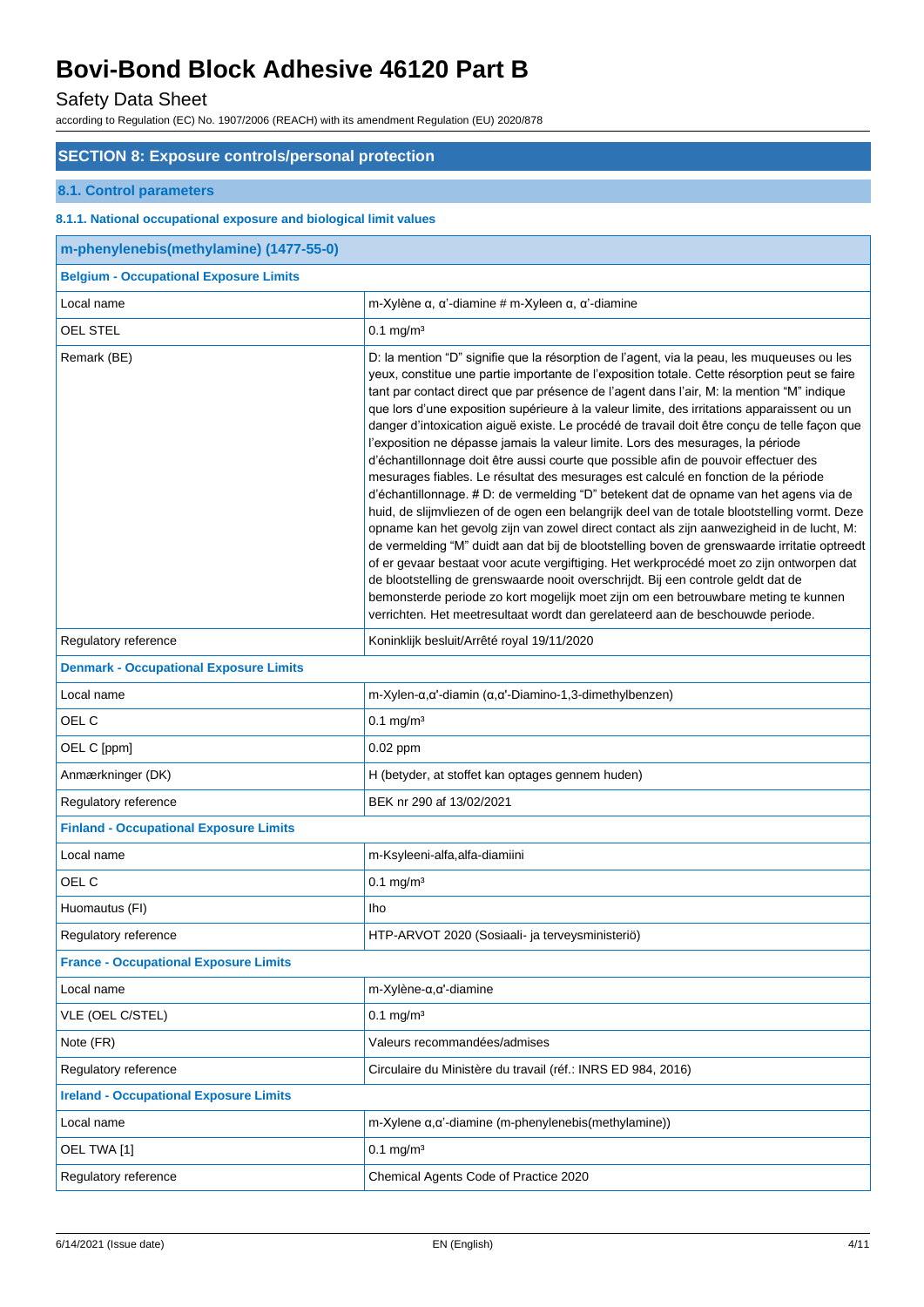## Safety Data Sheet

according to Regulation (EC) No. 1907/2006 (REACH) with its amendment Regulation (EU) 2020/878

| m-phenylenebis(methylamine) (1477-55-0)           |                                                  |  |
|---------------------------------------------------|--------------------------------------------------|--|
| <b>Portugal - Occupational Exposure Limits</b>    |                                                  |  |
| Local name                                        | m-Xileno-α, α'-diamina                           |  |
| OEL C [ppm]                                       | $0.1$ ppm                                        |  |
| Remark                                            | P (Toxicidade percutânea)                        |  |
| Regulatory reference                              | Norma Portuguesa NP 1796:2014                    |  |
| <b>USA - ACGIH - Occupational Exposure Limits</b> |                                                  |  |
| Local name                                        | m-Xylene $\alpha, \alpha'$ -diamine              |  |
| ACGIH OEL C [ppm]                                 | $0.018$ ppm                                      |  |
| Remark (ACGIH)                                    | TLV® Basis: Eye, skin, & GI irr. Notations: Skin |  |
| Regulatory reference                              | <b>ACGIH 2021</b>                                |  |

#### **8.1.2. Recommended monitoring procedures**

No additional information available

#### **8.1.3. Air contaminants formed**

No additional information available

#### **8.1.4. DNEL and PNEC**

No additional information available

#### **8.1.5. Control banding**

No additional information available

**8.2. Exposure controls**

#### **8.2.1. Appropriate engineering controls**

#### **Appropriate engineering controls:**

Ensure good ventilation of the work station.

## **8.2.2. Personal protection equipment**

### **Personal protective equipment:**

Glasses. Gloves. Protective clothing.

## **Personal protective equipment symbol(s):**



#### **8.2.2.1. Eye and face protection**

#### **Eye protection:**

Wear eye glasses with side protection according to EN 166. Safety glasses

#### **8.2.2.2. Skin protection**

#### **Skin and body protection:**

Chemical resistant protective apron / clothing (tested to EN 14605 or equivalent).

#### **Hand protection:**

Protective gloves. EN 374. Butyl rubber. Breakthrough time : > 480 min. Layer thickness : > 1,1 mm.

#### **8.2.2.3. Respiratory protection**

#### **Respiratory protection:**

Wear suitable respiratory equipment in case of insufficient ventilation

#### **8.2.2.4. Thermal hazards**

No additional information available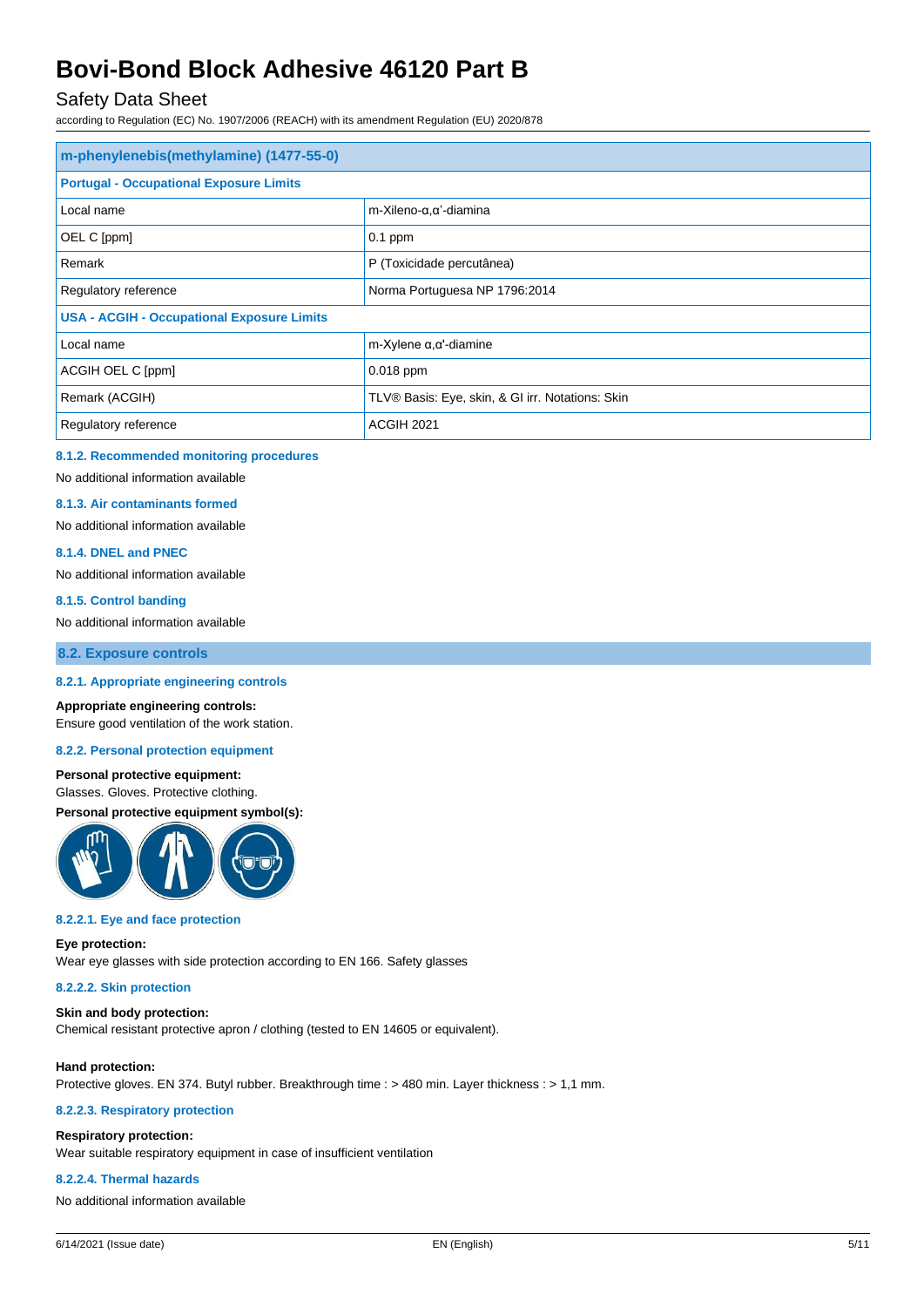## Safety Data Sheet

according to Regulation (EC) No. 1907/2006 (REACH) with its amendment Regulation (EU) 2020/878

#### **8.2.3. Environmental exposure controls**

#### **Environmental exposure controls:**

Avoid release to the environment.

# **SECTION 9: Physical and chemical properties**

## **9.1. Information on basic physical and chemical properties**

| Physical state                                  | : Liquid                     |
|-------------------------------------------------|------------------------------|
| Colour                                          | Not available                |
| Appearance                                      | Clear. Viscous liquid.       |
| Odour                                           | Slight. Ammonia- like odour. |
| Odour threshold                                 | : Not available              |
| Melting point                                   | Not applicable               |
| Freezing point                                  | Not available                |
| Boiling point                                   | > 204.4 °C                   |
| Flammability                                    | Not applicable               |
| <b>Explosive limits</b>                         | Not available                |
| Lower explosive limit (LEL)                     | Not available                |
| Upper explosive limit (UEL)                     | Not available                |
| Flash point                                     | > 143.3 °C                   |
| Auto-ignition temperature                       | Not available                |
| Decomposition temperature                       | Not available                |
| pH                                              | Not available                |
| Viscosity, kinematic                            | Not available                |
| Viscosity, dynamic                              | $1300 - 2000$ mPa $\cdot$ s  |
| Solubility                                      | Not available                |
| Partition coefficient n-octanol/water (Log Kow) | : Not available              |
| Vapour pressure                                 | Not available                |
| Vapour pressure at 50 °C                        | Not available                |
| Density                                         | Not available                |
| Relative density                                | 1.02 $q/cm^3$                |
| Relative vapour density at 20 °C                | >1                           |
| Particle size                                   | Not applicable               |
| Particle size distribution                      | Not applicable               |
| Particle shape                                  | Not applicable               |
| Particle aspect ratio                           | Not applicable               |
| Particle aggregation state                      | Not applicable               |
| Particle agglomeration state                    | Not applicable               |
| Particle specific surface area                  | Not applicable               |
| Particle dustiness                              | Not applicable               |
|                                                 |                              |

**9.2. Other information**

#### **9.2.1. Information with regard to physical hazard classes**

No additional information available

#### **9.2.2. Other safety characteristics**

| Relative evaporation rate (water=1) | : > 1 |
|-------------------------------------|-------|
|-------------------------------------|-------|

| <b>SECTION 10: Stability and reactivity</b>                                        |
|------------------------------------------------------------------------------------|
| 10.1. Reactivity                                                                   |
| The product is non-reactive under normal conditions of use, storage and transport. |
| <b>10.2. Chemical stability</b>                                                    |
| Stable under normal conditions.                                                    |
| 10.3. Possibility of hazardous reactions                                           |

No dangerous reactions known under normal conditions of use.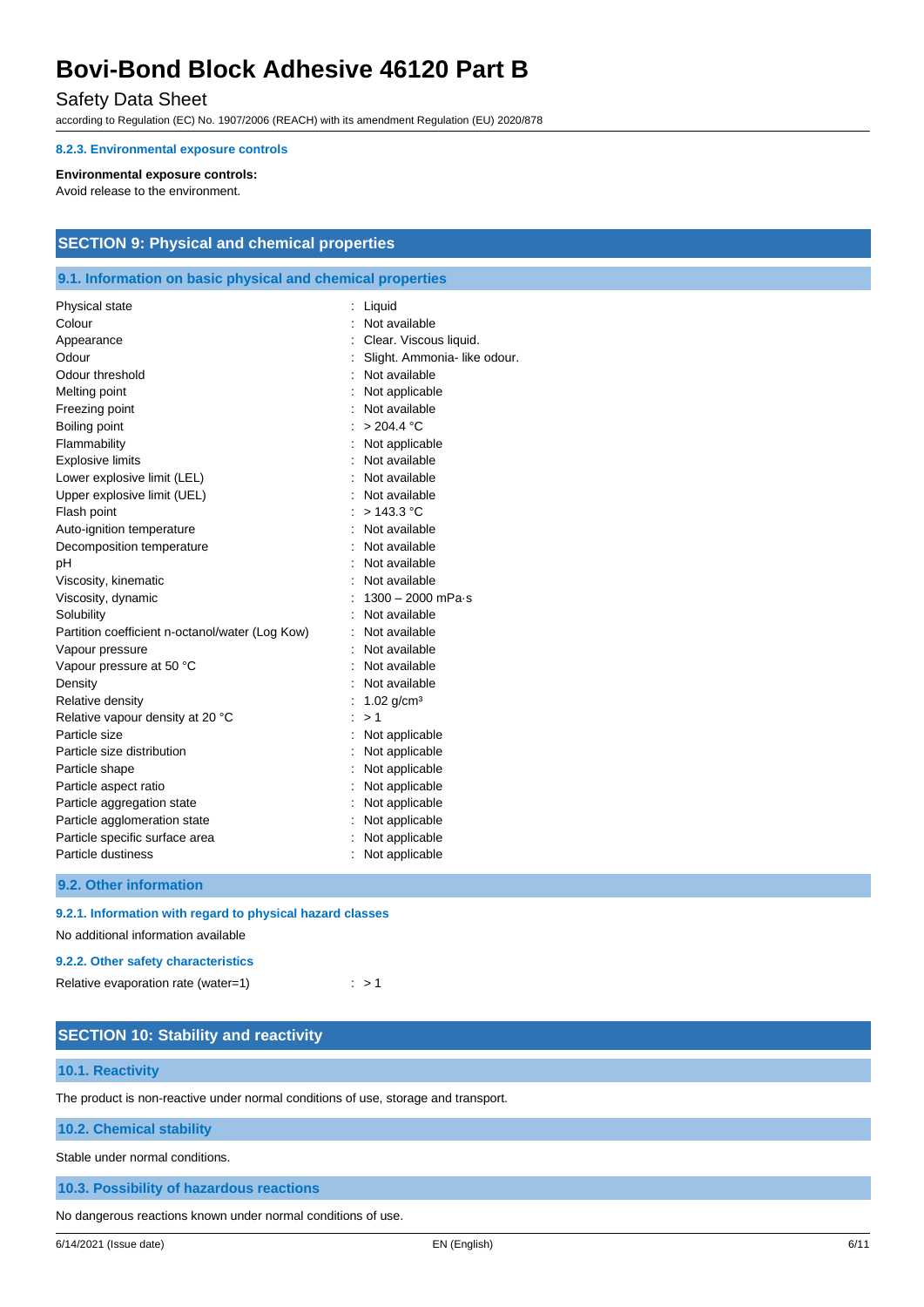# Safety Data Sheet

according to Regulation (EC) No. 1907/2006 (REACH) with its amendment Regulation (EU) 2020/878

| <b>10.4. Conditions to avoid</b> |  |
|----------------------------------|--|
|----------------------------------|--|

None under recommended storage and handling conditions (see section 7).

**10.5. Incompatible materials**

Water. Strong acids. Strong bases.

**10.6. Hazardous decomposition products**

On combustion, forms: carbon oxides (CO and CO2). Nitrogen oxides. Aldehydes.

| <b>SECTION 11: Toxicological information</b>                                                                                                                                                                                                 |                                                                                                                                                                                                               |  |
|----------------------------------------------------------------------------------------------------------------------------------------------------------------------------------------------------------------------------------------------|---------------------------------------------------------------------------------------------------------------------------------------------------------------------------------------------------------------|--|
| 11.1. Information on hazard classes as defined in Regulation (EC) No 1272/2008                                                                                                                                                               |                                                                                                                                                                                                               |  |
| Acute toxicity (oral)<br>Acute toxicity (dermal)<br>Acute toxicity (inhalation)                                                                                                                                                              | Not classified<br>Not classified<br>Not classified                                                                                                                                                            |  |
| 2-Propanol, 1,1',1",1"'-(1,2-ethanediyldinitrilo)tetrakis- (102-60-3)                                                                                                                                                                        |                                                                                                                                                                                                               |  |
| LD50 oral rat                                                                                                                                                                                                                                | 2890 mg/kg                                                                                                                                                                                                    |  |
| LD50 dermal rat                                                                                                                                                                                                                              | > 2000 mg/kg                                                                                                                                                                                                  |  |
| m-phenylenebis(methylamine) (1477-55-0)                                                                                                                                                                                                      |                                                                                                                                                                                                               |  |
| LD50 oral rat                                                                                                                                                                                                                                | 980 mg/kg                                                                                                                                                                                                     |  |
| LD50 dermal rat                                                                                                                                                                                                                              | > 3100 mg/kg bodyweight Animal: rat                                                                                                                                                                           |  |
| LC50 Inhalation - Rat                                                                                                                                                                                                                        | 1.34 mg/l/4h                                                                                                                                                                                                  |  |
| Skin corrosion/irritation<br>Serious eye damage/irritation<br>Respiratory or skin sensitisation<br>Germ cell mutagenicity<br>Carcinogenicity<br>Reproductive toxicity<br>STOT-single exposure<br>STOT-repeated exposure<br>Aspiration hazard | Causes skin irritation.<br>Causes serious eye irritation.<br>May cause an allergic skin reaction.<br>Not classified<br>Not classified<br>Not classified<br>Not classified<br>Not classified<br>Not classified |  |
|                                                                                                                                                                                                                                              |                                                                                                                                                                                                               |  |

### **11.2. Information on other hazards**

No additional information available

| <b>SECTION 12: Ecological information</b>                             |                                                                                                                            |  |
|-----------------------------------------------------------------------|----------------------------------------------------------------------------------------------------------------------------|--|
| 12.1. Toxicity                                                        |                                                                                                                            |  |
| Ecology - general                                                     | : The product is not considered harmful to aquatic organisms nor to cause long-term adverse<br>effects in the environment. |  |
| Hazardous to the aquatic environment, short-term<br>(acute)           | : Not classified                                                                                                           |  |
| Hazardous to the aquatic environment, long-term<br>(chronic)          | : Not classified                                                                                                           |  |
| 2-Propanol, 1,1',1",1"'-(1,2-ethanediyldinitrilo)tetrakis- (102-60-3) |                                                                                                                            |  |
| LC50 - Fish [1]                                                       | 4600 mg/l Species: Leuciscus idus                                                                                          |  |
| EC50 - Crustacea [1]                                                  | > 100 mg/l Species: Daphnia Magna                                                                                          |  |
| EC50 72h - Algae [1]                                                  | 150.67 mg/l Species: Desmodesmus subspicatus                                                                               |  |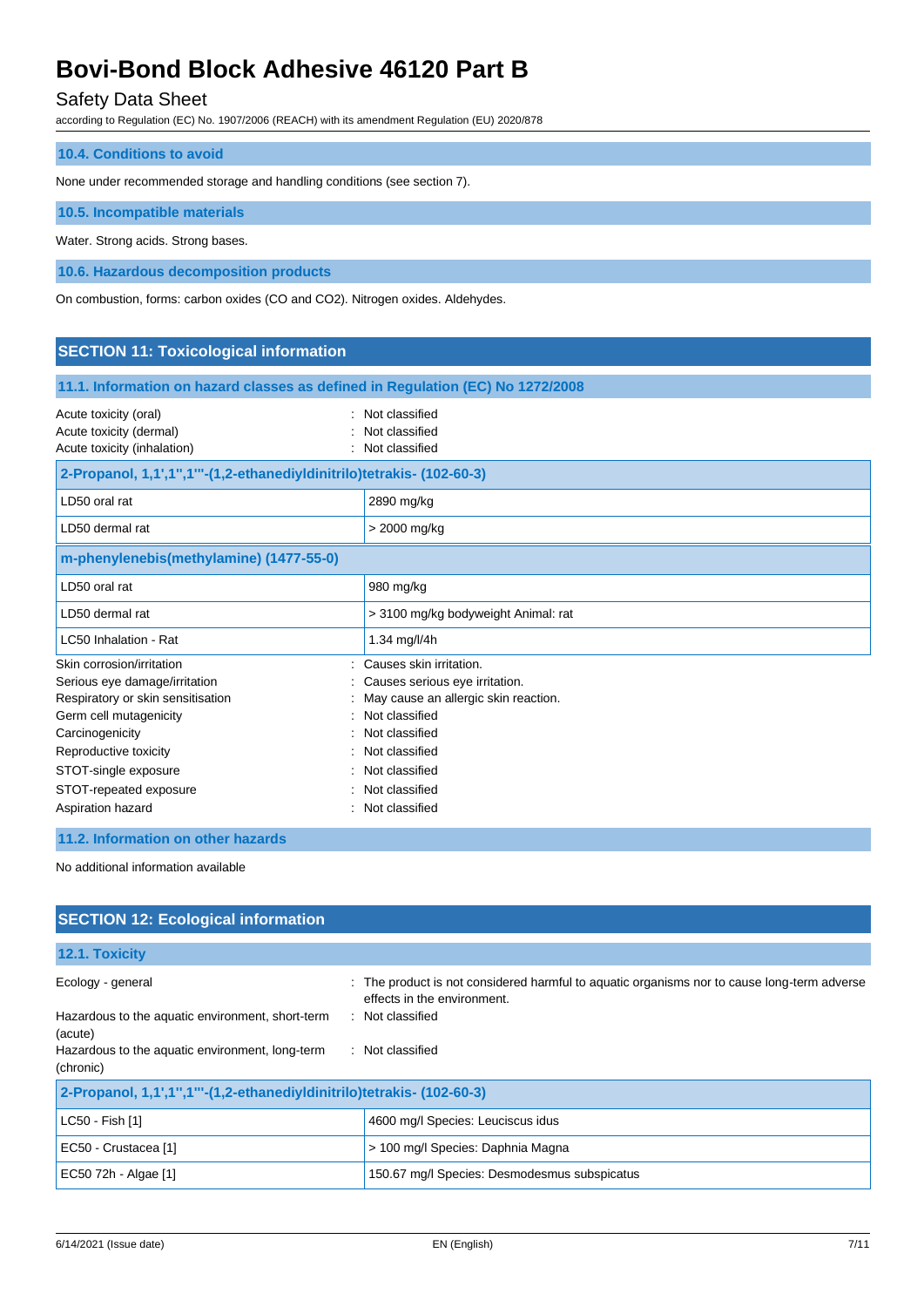# Safety Data Sheet

according to Regulation (EC) No. 1907/2006 (REACH) with its amendment Regulation (EU) 2020/878

| m-phenylenebis(methylamine) (1477-55-0)                               |                                       |                                                                                                                                              |                |                |
|-----------------------------------------------------------------------|---------------------------------------|----------------------------------------------------------------------------------------------------------------------------------------------|----------------|----------------|
| LC50 - Fish [1]                                                       |                                       | 87.6 mg/l Test organisms (species): Oryzias latipes                                                                                          |                |                |
| EC50 - Crustacea [1]                                                  |                                       | 15.2 mg/l Test organisms (species): Daphnia magna                                                                                            |                |                |
| EC50 72h - Algae [1]                                                  |                                       | 20.3 mg/l Test organisms (species): Pseudokirchneriella subcapitata (previous names:<br>Raphidocelis subcapitata, Selenastrum capricornutum) |                |                |
| 12.2. Persistence and degradability                                   |                                       |                                                                                                                                              |                |                |
| 2-Propanol, 1,1',1",1"'-(1,2-ethanediyldinitrilo)tetrakis- (102-60-3) |                                       |                                                                                                                                              |                |                |
| Persistence and degradability                                         |                                       | Not readily biodegradable.                                                                                                                   |                |                |
| 12.3. Bioaccumulative potential                                       |                                       |                                                                                                                                              |                |                |
| 2-Propanol, 1,1',1",1"'-(1,2-ethanediyldinitrilo)tetrakis- (102-60-3) |                                       |                                                                                                                                              |                |                |
| BCF - Fish [1]                                                        |                                       | $<$ 3                                                                                                                                        |                |                |
| 12.4. Mobility in soil                                                |                                       |                                                                                                                                              |                |                |
| No additional information available                                   |                                       |                                                                                                                                              |                |                |
| 12.5. Results of PBT and vPvB assessment                              |                                       |                                                                                                                                              |                |                |
| <b>Bovi-Bond Block Adhesive 46120 Part B</b>                          |                                       |                                                                                                                                              |                |                |
|                                                                       |                                       | This substance/mixture does not meet the PBT criteria of REACH regulation, annex XIII                                                        |                |                |
|                                                                       |                                       | This substance/mixture does not meet the vPvB criteria of REACH regulation, annex XIII                                                       |                |                |
|                                                                       | 12.6. Endocrine disrupting properties |                                                                                                                                              |                |                |
| No additional information available                                   |                                       |                                                                                                                                              |                |                |
| 12.7. Other adverse effects                                           |                                       |                                                                                                                                              |                |                |
| No additional information available                                   |                                       |                                                                                                                                              |                |                |
|                                                                       |                                       |                                                                                                                                              |                |                |
| <b>SECTION 13: Disposal considerations</b>                            |                                       |                                                                                                                                              |                |                |
| 13.1. Waste treatment methods                                         |                                       |                                                                                                                                              |                |                |
| Waste treatment methods                                               |                                       | Dispose of contents/container in accordance with licensed collector's sorting instructions.                                                  |                |                |
|                                                                       |                                       |                                                                                                                                              |                |                |
| <b>SECTION 14: Transport information</b>                              |                                       |                                                                                                                                              |                |                |
| In accordance with ADR / IMDG / IATA / ADN / RID                      |                                       |                                                                                                                                              |                |                |
| <b>ADR</b>                                                            | <b>IMDG</b>                           | <b>IATA</b>                                                                                                                                  | <b>ADN</b>     | <b>RID</b>     |
| 14.1. UN number or ID number                                          |                                       |                                                                                                                                              |                |                |
| Not applicable                                                        | Not applicable                        | Not applicable                                                                                                                               | Not applicable | Not applicable |
| 14.2. UN proper shipping name                                         |                                       |                                                                                                                                              |                |                |
| Not applicable<br>14.3. Transport hazard class(es)                    | Not applicable                        | Not applicable                                                                                                                               | Not applicable | Not applicable |
| Not applicable                                                        | Not applicable                        | Not applicable                                                                                                                               | Not applicable | Not applicable |
| 14.4. Packing group                                                   |                                       |                                                                                                                                              |                |                |
| Not applicable                                                        | Not applicable                        | Not applicable                                                                                                                               | Not applicable | Not applicable |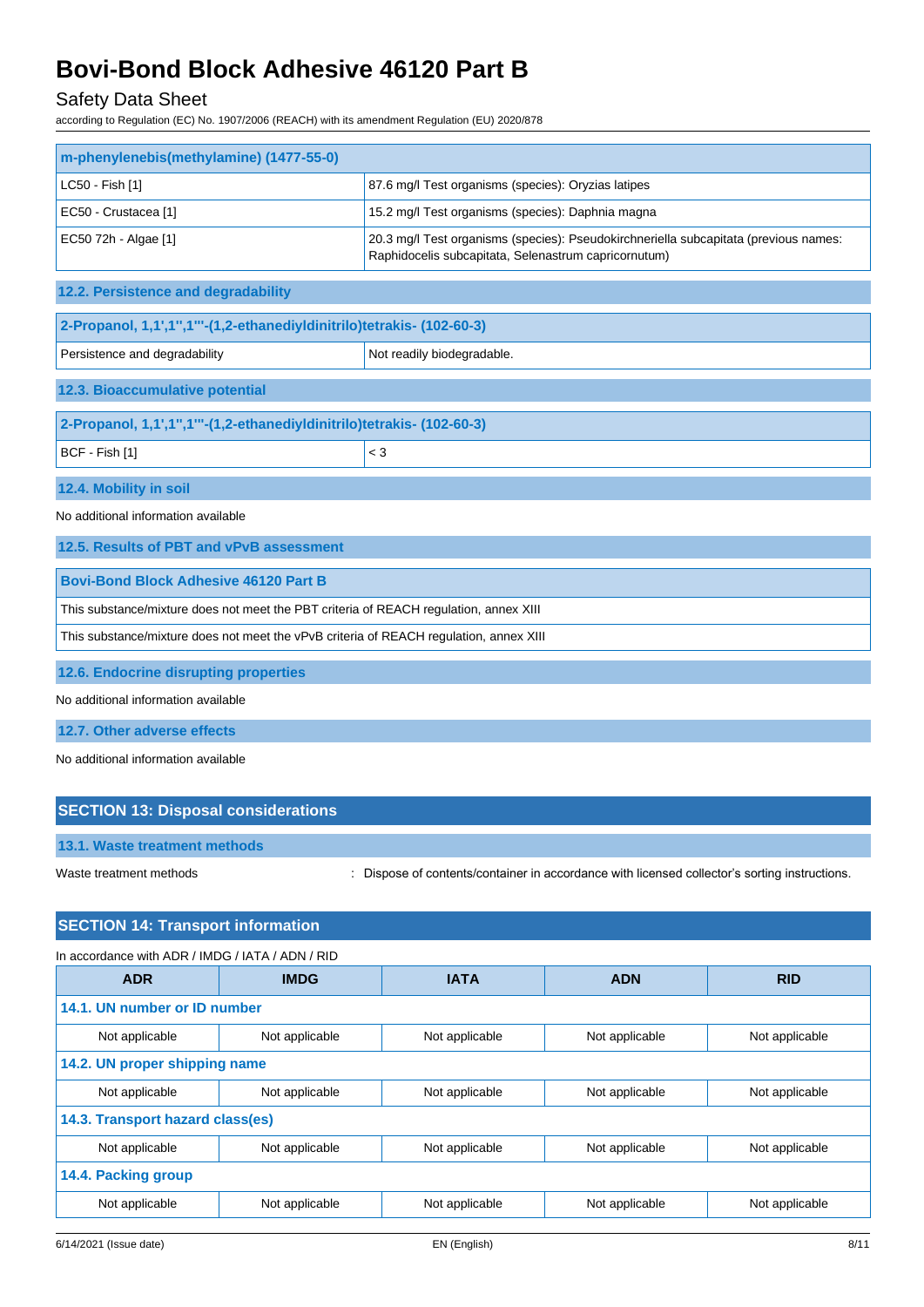## Safety Data Sheet

according to Regulation (EC) No. 1907/2006 (REACH) with its amendment Regulation (EU) 2020/878

| <b>ADR</b>                             | <b>IMDG</b>    | <b>IATA</b>    | <b>ADN</b>     | <b>RID</b>     |
|----------------------------------------|----------------|----------------|----------------|----------------|
| 14.5. Environmental hazards            |                |                |                |                |
| Not applicable                         | Not applicable | Not applicable | Not applicable | Not applicable |
| No supplementary information available |                |                |                |                |
| 14.6. Special precautions for user     |                |                |                |                |

# **Overland transport**

Not applicable

# **Transport by sea**

Not applicable

#### **Air transport**

Not applicable

#### **Inland waterway transport** Not applicable

**Rail transport**

Not applicable

### **14.7. Maritime transport in bulk according to IMO instruments**

Not applicable

## **SECTION 15: Regulatory information**

**15.1. Safety, health and environmental regulations/legislation specific for the substance or mixture**

#### **15.1.1. EU-Regulations**

| <b>EU restriction list (REACH Annex XVII)</b> |                                                                                                                                  |
|-----------------------------------------------|----------------------------------------------------------------------------------------------------------------------------------|
| Reference code                                | <b>Applicable on</b>                                                                                                             |
| 3(b)                                          | Bovi-Bond Block Adhesive 46120 Part B; 2-Propanol, 1,1,1",1" (1,2-ethanediyldinitrilo)tetrakis-; m-<br>phenylenebis(methylamine) |
| 3(c)                                          | m-phenylenebis(methylamine)                                                                                                      |

Contains no substance on the REACH candidate list

Contains no REACH Annex XIV substances

Contains no substance subject to Regulation (EU) No 649/2012 of the European Parliament and of the Council of 4 July 2012 concerning the export and import of hazardous chemicals.

Contains no substance subject to Regulation (EU) No 2019/1021 of the European Parliament and of the Council of 20 June 2019 on persistent organic pollutants

### **15.1.2. National regulations**

| Germany                                          |                                                                                                  |
|--------------------------------------------------|--------------------------------------------------------------------------------------------------|
| <b>Employment restrictions</b>                   | : Observe restrictions according Act on the Protection of Working Mothers (MuSchG)               |
|                                                  | Observe restrictions according Act on the Protection of Young People in Employment<br>(JArbSchG) |
| Water hazard class (WGK)                         | : WGK 1, Slightly hazardous to water (Classification according to AwSV, Annex 1)                 |
| Hazardous Incident Ordinance (12. BImSchV)       | : Is not subject of the Hazardous Incident Ordinance (12. BImSchV)                               |
| <b>Netherlands</b>                               |                                                                                                  |
| SZW-lijst van kankerverwekkende stoffen          | : None of the components are listed                                                              |
| SZW-lijst van mutagene stoffen                   | : None of the components are listed                                                              |
| NIET-limitatieve lijst van voor de voortplanting | : None of the components are listed                                                              |
| giftige stoffen - Borstvoeding                   |                                                                                                  |
| NIET-limitatieve lijst van voor de voortplanting | : None of the components are listed                                                              |
| giftige stoffen - Vruchtbaarheid                 |                                                                                                  |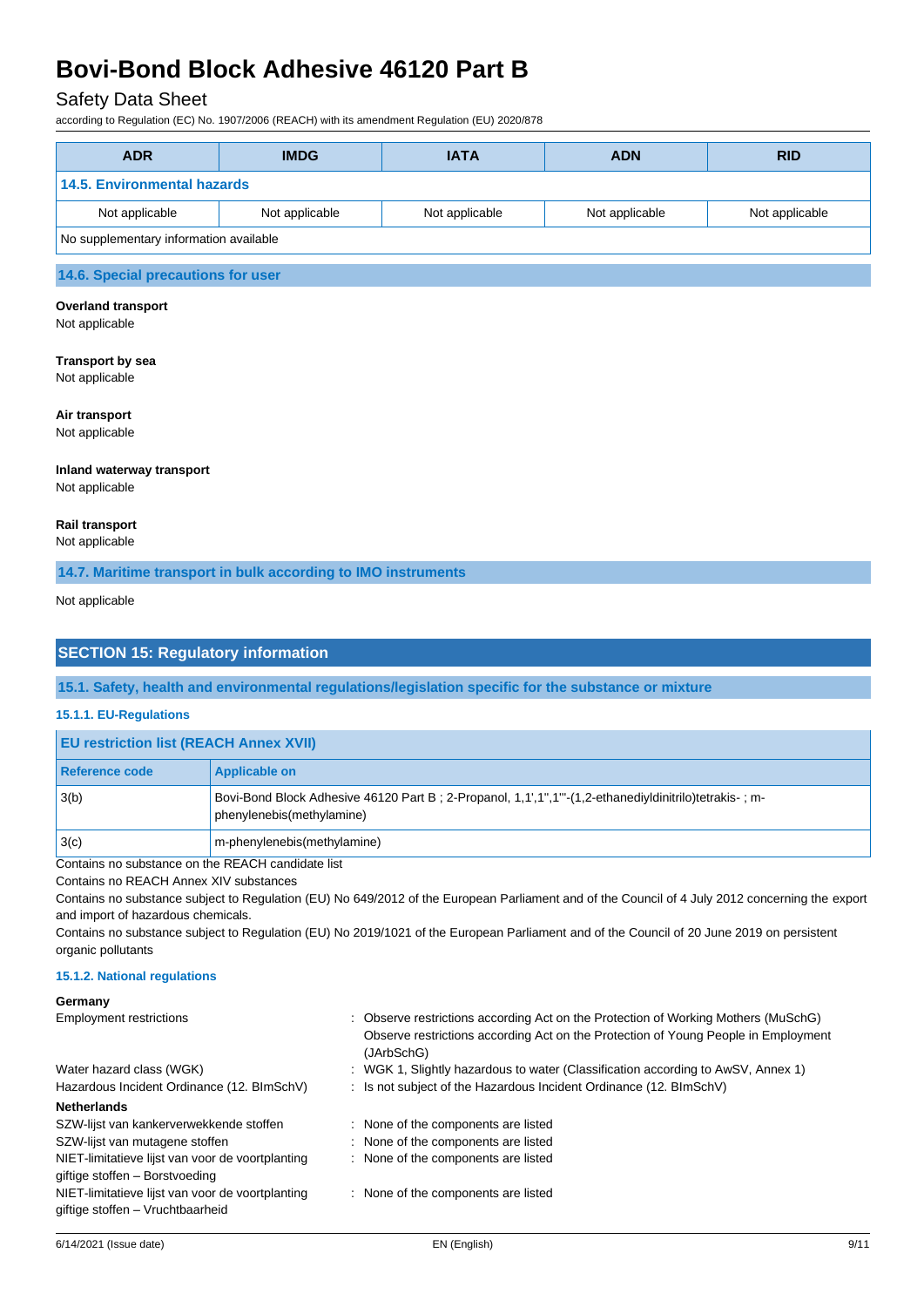# Safety Data Sheet

according to Regulation (EC) No. 1907/2006 (REACH) with its amendment Regulation (EU) 2020/878

| NIET-limitatieve lijst van voor de voortplanting<br>giftige stoffen – Ontwikkeling | None of the components are listed                                                                                                                                                      |
|------------------------------------------------------------------------------------|----------------------------------------------------------------------------------------------------------------------------------------------------------------------------------------|
| <b>Denmark</b>                                                                     |                                                                                                                                                                                        |
| Danish National Regulations                                                        | : Young people below the age of 18 years are not allowed to use the product<br>Pregnant/breastfeeding women working with the product must not be in direct contact with<br>the product |

# **15.2. Chemical safety assessment**

No chemical safety assessment has been carried out

# **SECTION 16: Other information**

| <b>Abbreviations and acronyms</b> |                                                                                                 |  |
|-----------------------------------|-------------------------------------------------------------------------------------------------|--|
| <b>ADN</b>                        | European Agreement concerning the International Carriage of Dangerous Goods by Inland Waterways |  |
| <b>ADR</b>                        | European Agreement concerning the International Carriage of Dangerous Goods by Road             |  |
| <b>ATE</b>                        | <b>Acute Toxicity Estimate</b>                                                                  |  |
| <b>BCF</b>                        | <b>Bioconcentration factor</b>                                                                  |  |
| <b>BLV</b>                        | Biological limit value                                                                          |  |
| <b>BOD</b>                        | Biochemical oxygen demand (BOD)                                                                 |  |
| COD                               | Chemical oxygen demand (COD)                                                                    |  |
| <b>DMEL</b>                       | Derived Minimal Effect level                                                                    |  |
| <b>DNEL</b>                       | Derived-No Effect Level                                                                         |  |
| EC-No.                            | European Community number                                                                       |  |
| <b>EC50</b>                       | Median effective concentration                                                                  |  |
| EN                                | European Standard                                                                               |  |
| <b>IARC</b>                       | International Agency for Research on Cancer                                                     |  |
| <b>IATA</b>                       | International Air Transport Association                                                         |  |
| <b>IMDG</b>                       | International Maritime Dangerous Goods                                                          |  |
| <b>LC50</b>                       | Median lethal concentration                                                                     |  |
| LD50                              | Median lethal dose                                                                              |  |
| LOAEL                             | Lowest Observed Adverse Effect Level                                                            |  |
| <b>NOAEC</b>                      | No-Observed Adverse Effect Concentration                                                        |  |
| <b>NOAEL</b>                      | No-Observed Adverse Effect Level                                                                |  |
| <b>NOEC</b>                       | No-Observed Effect Concentration                                                                |  |
| OECD                              | Organisation for Economic Co-operation and Development                                          |  |
| <b>OEL</b>                        | Occupational Exposure Limit                                                                     |  |
| PBT                               | <b>Persistent Bioaccumulative Toxic</b>                                                         |  |
| PNEC                              | <b>Predicted No-Effect Concentration</b>                                                        |  |
| <b>RID</b>                        | Regulations concerning the International Carriage of Dangerous Goods by Rail                    |  |
| SDS                               | Safety Data Sheet                                                                               |  |
| <b>STP</b>                        | Sewage treatment plant                                                                          |  |
| ThOD                              | Theoretical oxygen demand (ThOD)                                                                |  |
| <b>TLM</b>                        | Median Tolerance Limit                                                                          |  |